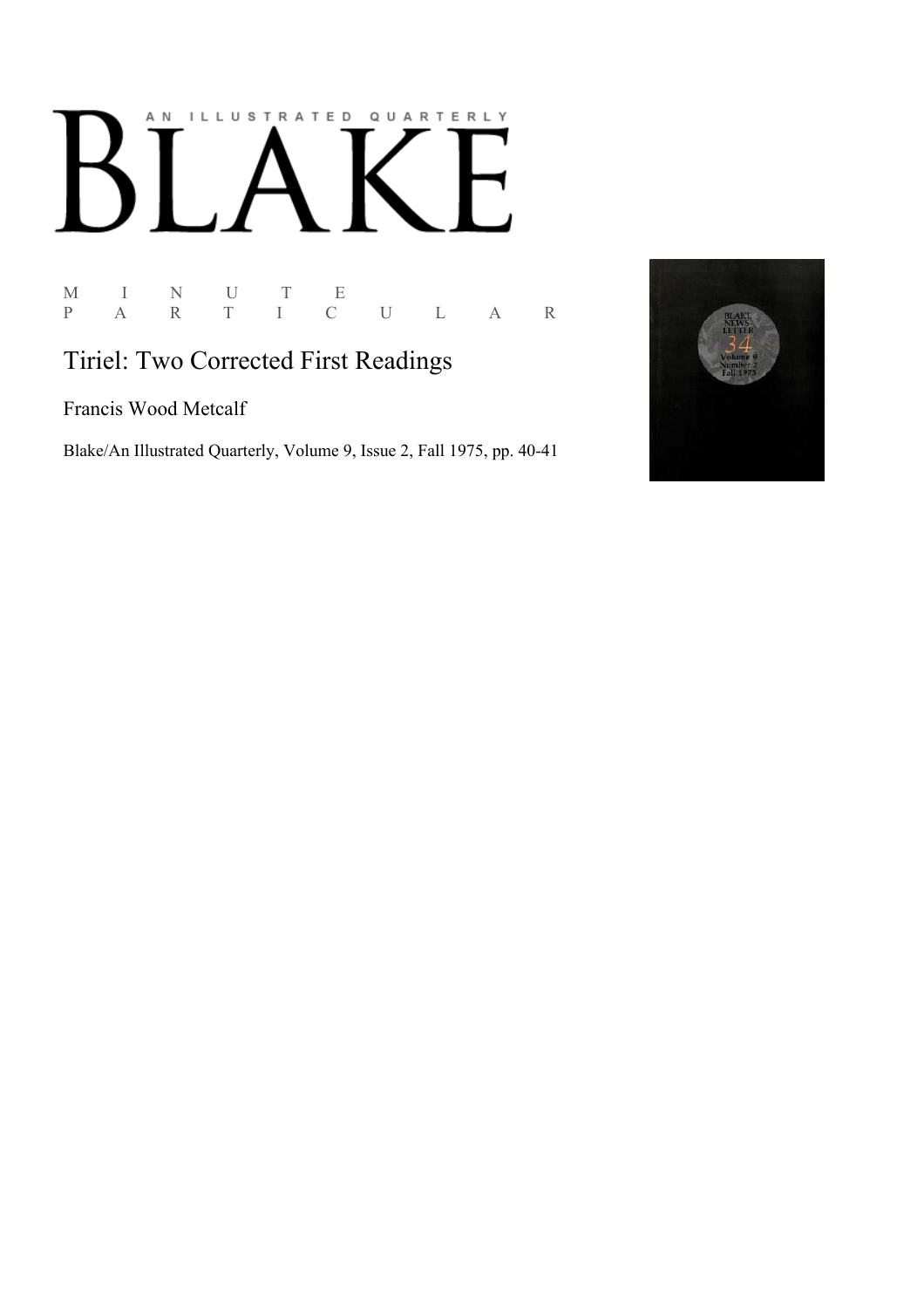The following typographical errors or omissions have been corrected. On p. 15, column 2, line 3, "effect" should be "affect." On p. 15, add at end of first paragraph: "'Red\*' means red *in some copies."* On p. 26 the last paragraph should read " . . . *Night Thoughts* 264 .. . " On p. 42, paragraph 3, line 4, "caries" should read "carries." On p. 59, line 15, "between Adam ... " should read "behind Adam ... " On p. 126, first column, second paragraph, line 3, "Balthazar's" should read "Belshazzar's." The following words are spelled incorrectly: p. 53, line 6: *Adultery,* p. 57, line 5: lullaby; p. 113, line 14: directly. Plate numbers for copy C of *Milton* should be corrected, on p. 219 to C2, on p. 227 to C8\* [a five-pointed star], on p. 236 to C17, and on p. 251 to C32\*. In the index, the *J* 1 border (though still invisible) should be cited under "manacles" and "thorns."

The following errors have been discovered too late for correction in the reprintings. On p. 99 the second "text" should read "next"; the last word on p. 162 should be "dance"; words misspelled are "dispell" on p. 154, line 25; "Daughter" on p. 174, line 19; "wholly" on p. 342, line 22; "Stukeley" on p. 355, line 7. On p. 182 the second row of plate numbers for *Vrizen* copy C should read: 24, 25,26, 28; the concluding sequence for copy A needs this mending: . . . 17 21? 14 .. . (but *19* after *20*  won't do) . . . (Perhaps 9 . . . after 16; *23* could go anywhere between *20* and *25. )* 

On page 206 the revised printings have this added paragraph:

The red scarf, a sort of sun, appears also in C and A. Thiriel has outstretched arms, with palms open, in CAG. There is a separate plate in which only Utha appears. (Reported by W. J. T. Mitchell.)

Finally, the following fresh suggestions for additions to the commentary seem worth giving here. On the *Ahania* frontispiece (p. 211), Geoffrey Keynes notes, in his facsimile edition, that Urizen, after "stretching his awful hand" (2:31), contemplates crushing Ahania. Susan Fox notes that in *Milton* 19 (p. 235) one tip of Los's branching arms reaches Milton's left tarsus, while in 46 (p. 262) the serpen tail does not quite reach it. In *Milton* 21 (p. 237) I now think that the fourth marginal figure from the top represents Catherine Blake, since she is skirted like the bottom figure in 22, where the action is analogous to that in *Jerusalem* 36. Fox also suggests that the lightning in *Milton* 33 (p. 249) represents that of Ololon's descent; this seems probable, though we then need new identifications, perhaps, for the touching figures in the center. Michael Tolley notes that on p. 271 the description of the revised "Fire" figure should include horns growing on his head. They are clearly there, but I had never noticed them.

On page 335, to forestall interpretative speculation, it should be remarked that the fragmenting of the worm shape under "earth-Worm *are"* (37) was caused by ridges in the copper made by the word "LONDON" in the plate-maker's stamp.

**Tiriel: Two Corrected First Readings** By Francis Wood Metcalf

The following corrections of the *Tiriel* transcript will be incorporated in the next revised printing of David Erdman's Doubleday text.

"To raise his dark & burning visage thro the cleaving [world del] ground."

The deleted word is *not* "world," but "earth." The cause for the unanimous misreading by editors is probably the d-like form of the last of the deleting loops. However, this loop cannot be a *d*  because it is preceded by two vertical strokes where  $r\bar{\imath}$  would be in "world." Nor can these strokes be considered *Id* in "world": ninety-two percent (336 of 363) of the serifs of word-ending *d* curve leftward in the poem as a whole; all of them (34) do so in this section. Either there is a very rare occurrence here of a straight *d* serif, or the deleted word is not "world."

On the positive side, and bearing in mind the narrow range of synonyms for "ground," the deleted word looks more like "earth" than "world" under the deleting loops. Michael Tolley, who very generously agreed to examine the manuscript in the British Museum, reports that the original's initial letter looks like *e* but not *w.* In addition, the vertical strokes are similar to those of the *th*  in "Earth" of the preceding line (246), and to those of the many other *th's* in the surrounding text. Only the right-most portion of the crossing stroke of *t*, crossing *h* as well, is clear of the loops, and it is quite faint. But many similar strokes are equally faint, and two nearby *th's* have no crossing strokes at all: "the" in 243 and "doth" in 244.

The terminal hump of *h* is not visible, but if it were as short and flat as the one in "earth" of 258, it would be obscured by the last deleting loop. Finally, from a semantic stand-point the deleted word must be "earth." "Earth" and "ground," the replacement, are natural synonyms; "world" and "ground" are not.

The sequence of vicissitudes in 385-86 is recorded erroneously in Damon's *Dictionary:* "Such was Tiriel, [hypocrisy, the idiot's wisdom & the wise man's folly, *del]* compell'd . . ." (p. 406). Alone among editors, Bentley notes that "is" in 385 was changed to "was," but gives no evidence of understanding the full sequence of revision in these lines: that when "is" became "was," "Tiriel" was affixed to the line-end, and the next line was cancelled.

Originally, 385 ended with "Such is," the sense continuing in the next line: "Such is / Hypocrisy the idiots wisdom & the wise mans folly." Since 386 ends the page we can speculate that the sense ran on to perhaps an entirely different conclusion on a now-lost recto. But at some point Blake decided against an abstract sermon on hypo-